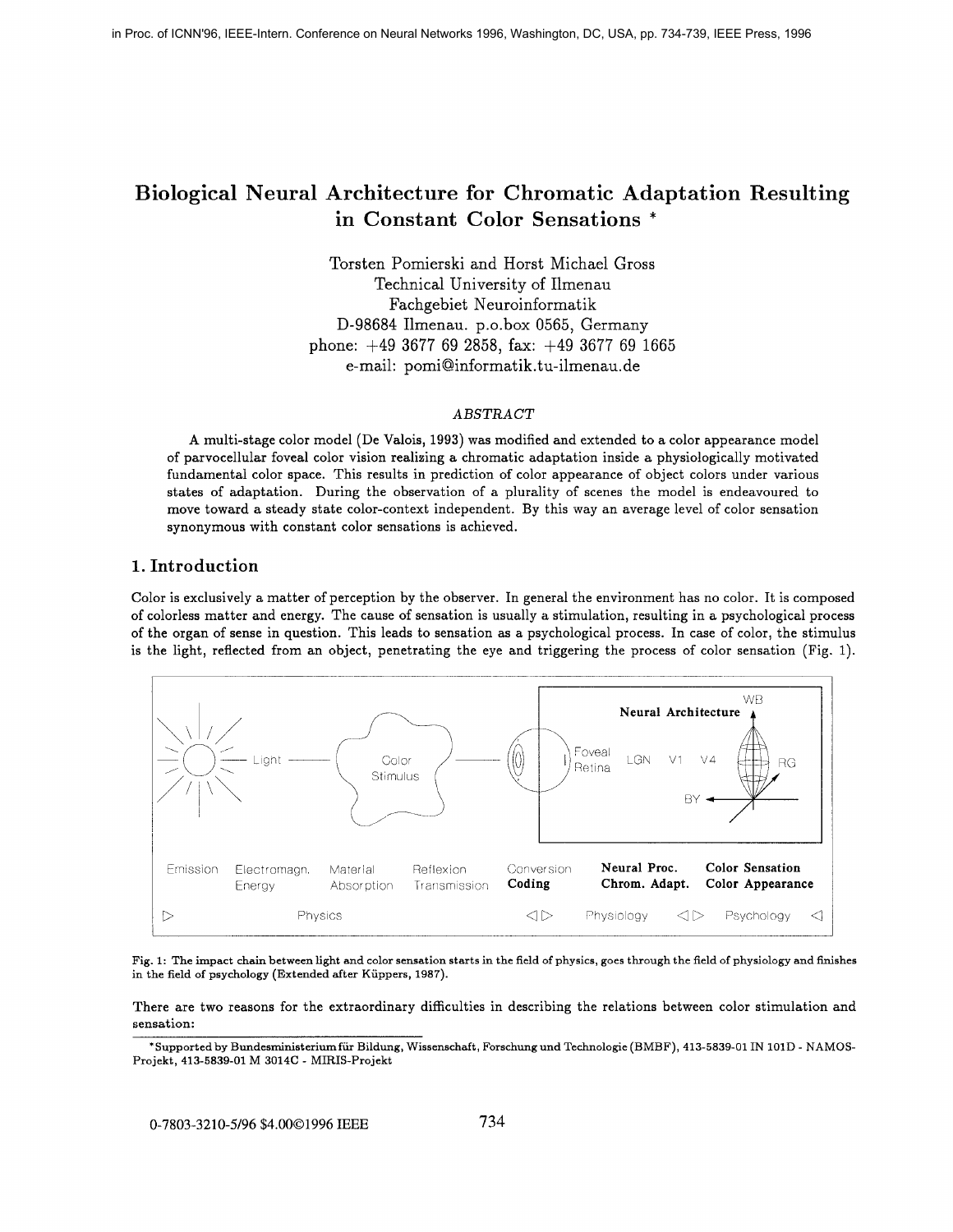- a unique stimulus, i.e. a special physical radiation, generates different sensations of color, and
- *0* different stimuli may lead to the same color sensation.

The basic idea behind is the design of the visual system to perceive differences, rather than inducing a sensation in determined correlation to the stimulus. Therefore, the sensation of color, provoked by exclusive observation of am individual scene over long time, depends on the overall situation in the visual field marked by the number and type of surrounding colors. In order to reach stable colors the dependency of color sensation upon the context of a scene is reduced in case of observing a plurality of natural scenes.

#### **2. Chromatic adapltation and color constancy**

The environment appears to have colors only under sufficient illumination. The daylight is continuously changing its spectrum. It varies depending on daytime, season and the geographic meridian. However the average observer perceives the color of a brown desk always the same regardless of the type of light. In reality the desk reflects totally different wavelengthes in the morning light, the reddish light of a sunset or the yellowish tungsten light. Although easy to believe it is not true, that the color impression of an object is determined by light of certain wavelengthes dominantly reflected from its surface. The human color perception is capable of identifying an object almost independently of the perceived visible wavelength spectrum. The visual system tries to adapt to the spectral composition of the actual illumination by modifying its color perception. Practically it adapts to an average level of sensation. So it is capable to adjust to the actual illumination as well as to the special observation conditions (surrounding colors in the visual field). This way an average level of sensation is accomplished and the system guarantees optimum conditions for color discrimination. Prediction of color appearance of objects in different scenes and under various adapting illuminations is an important base of color machine vision and various related applications. The model proposed in this paper is a modified and extended version of the De Valois and De Valois (1993) three stage model, consisting *OS* three chromatic responses in cones, succeeding in opponent cone activations and opponent color activations in the neural system.

### **3. Modification of the De Vailois model**

It goes without saying that the first stage of foveal processing is the absorption of light by cones of different photo pigments. The curves of spectral absorption for these photo pigments are well known today. But the problem is the axbitrary normalization regardless of the radiation distribution in the average daylight. This is contrary to a realistic rnodelling of foveal connections. Although the spectrum of daylight is not static it is possible to determine the radiation distribution of average daylight. Fig. **2** left shows this radiation distribution. The daylight function was cletermined by averaging several spectral measurements at different times of the day, different weather conditions and at different locations. It indicates roughly a completely covered sky at noon. The various sharp waves have their origins in the special permeability of the atmosphere for different wavelength in the visible spectrum. Since the color temperature of this type of light is 6,504 K it has been named  $D_{65}$ . So the displayed curve describes this standard illumination. If one compares the radiation distributioh of the average daylight with the sensitivity spectra of the LMS cones proposed by Judd (1945) an interesting similarity becomes apparent (Fig. **2** bottom left). Obviously a result of evolutionary adaptation this effect has to be incorporated into a correct model. Only the spectral distribution of bypical daylight effects a full exploitation of the spectral sensitivity functions of all three types of cones. The result is, that only under these conditions the fundamental color space will be fully exploited. Only these conditions of illumination result in an average sensational level with no need for adaptation. Any other illumination requires an adaptation of color perception in order to normalize the color sensation of the same scene. So, contrary to the De Valois model (De Valois und De Valois, 1993), the origin of our model are slightly modified spectral curves (Fig. **2** bottom left) by Judd (1945) and not the curves of Smith and, Pokorny (1975) employed by De Valois. Regardless of the number of involved cone pigments (3, 4 or 5) (Neitz and Jacobs, 1991) we assume to have just three types of cones, the L, M and S cones. In general the ratio of L to M cones in the human foveal retina is assumed to be about **2** : 1. According to Boynton (1986) the estimation of the chrominance signal inside the parvo pathway employs just 50% of the L cones. The model of Lennie et *al.* (1991) is based on the same assumptions. At variance with the De Valois model the foveal ratio in the parvo path is here assumed to be L : <sup>M</sup> :Sas6:6: 1.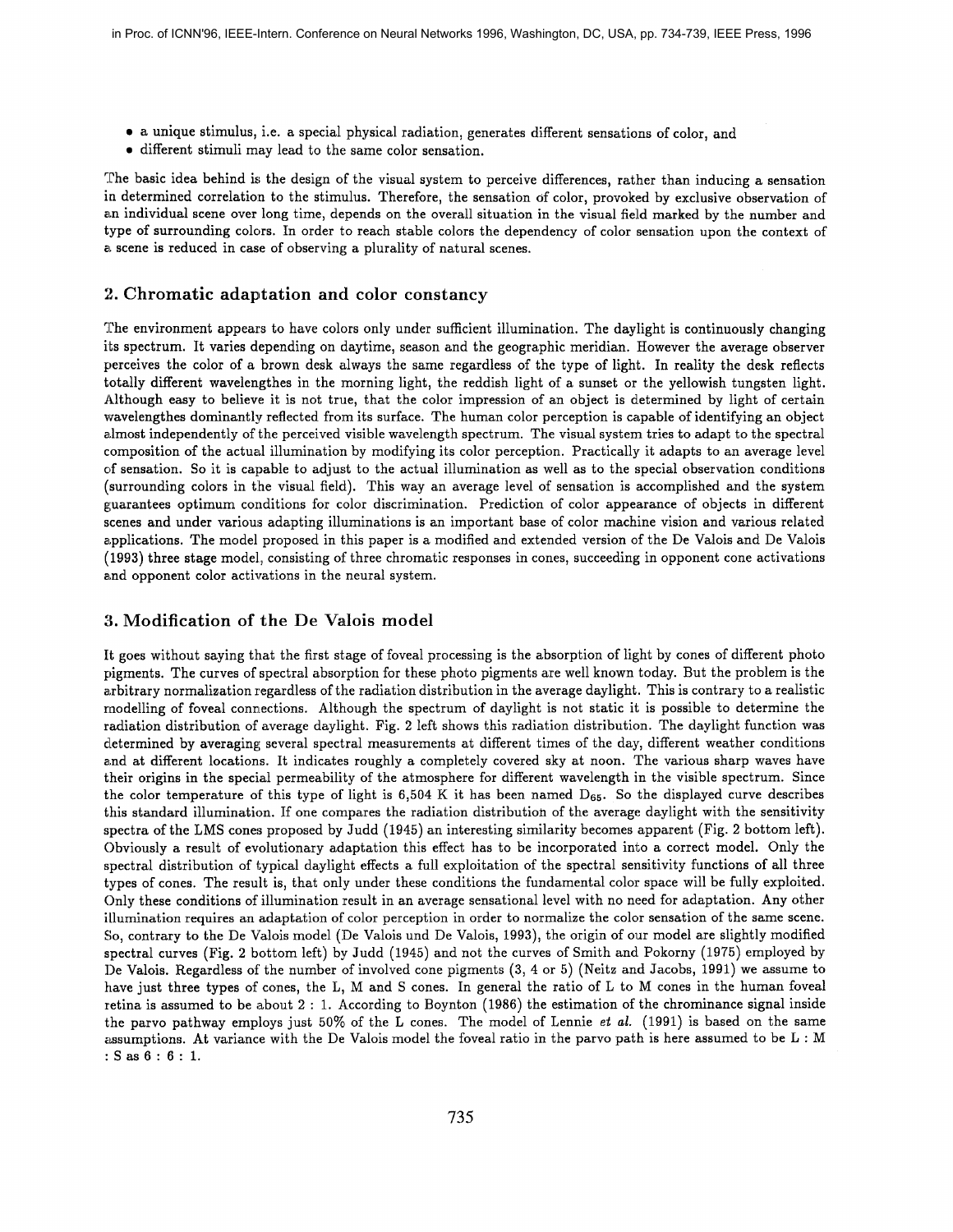## **4.** Activity coded fundamental color space

The modification of the De Valois model in terms of employed cones and their sensitivity curves marks the capability of the visual system to convert foveal cone signals into red/green (RG), blue/yellow (BY) and white/black (WB) activations of a physiologically motivated, fundamentai color space. **As** simulated in our model (Fig. 2 top left) this transformation is performed by the connection of parvo cells in the retina (cones, horizontal cells, midget bipolar and midget ganglion cells) and of parvo LGN cells in the human brain. This conversion



Fig. 2: (bottom left) Comparison of the spectral distribution of typical daylight and spectral sensitivity functions of retinal cones used for simulation (Slightly modified after Judd, 1945). (top left) The connection of retinal and LGN parvo cells underlying the model realizes a transformation of LMS cone sensitivities into opponent RG-, BY- and nonopponent BW activations of parvo LGN cells. (right) The physiologically motivated fundamental color space from side and top view. The bottom panel shows the simulated possible activations of parvo LGN cells in case of sequential stimulation with monochromatic light of different wavelength and its depiction inside the fundamental color space.

can be approximated as linear transformation (De Valois und De Valois, 1993). The resulting space (Fig. 2 top right) is stretched between the orthogonal RG, BY and WB activation axes according to the ideas of Hering (1905) and covers all the color sensations of human being. In order to determine the geometry and the location of an arbitrary color sensation any possible LMS stimulation pattern needs to be transformed.

$$
\left(\begin{array}{c} RG \\ BY \\ WB \end{array}\right) = \left(\begin{array}{ccc} 72 & -84 & 12 \\ -84 & 72 & 12 \\ 110 & -66 & 19 \end{array}\right) \left(\begin{array}{c} L \\ M \\ S \end{array}\right); \qquad \left(\begin{array}{c} L \\ M \\ S \end{array}\right) = \left(\begin{array}{ccc} 0,2915 & 0,5909 & 0,1176 \\ 0,1677 & 0,6803 & 0,1520 \\ 0,0 & 0,0549 & 0,9451 \end{array}\right) \left(\begin{array}{c} R \\ G \\ B \end{array}\right)
$$

Each of these transformed patterns can be illustrated as an RGB pixel on a color monitor. Its position will be defined by the RG, BY and WB activations. In our simulation we used an FCC color monitor. The above described empirically derived transformation enables you to transform FCC norm RGB values in*to* LMS cone activations. The connection of the cells inside the retina and the LGN determines the RG, BY and WB activations and was approximated by a simulatively derived linear transformation. All of the possible RG, BY, and WB activations compose the color space depicted in the right part of Fig. *2.* The geometry of the physiological color space shows, that the visual system is capable of having eight extreme color sensations, marked by the corners of the rhomboid. These are black, violet-blue, green, orange-red,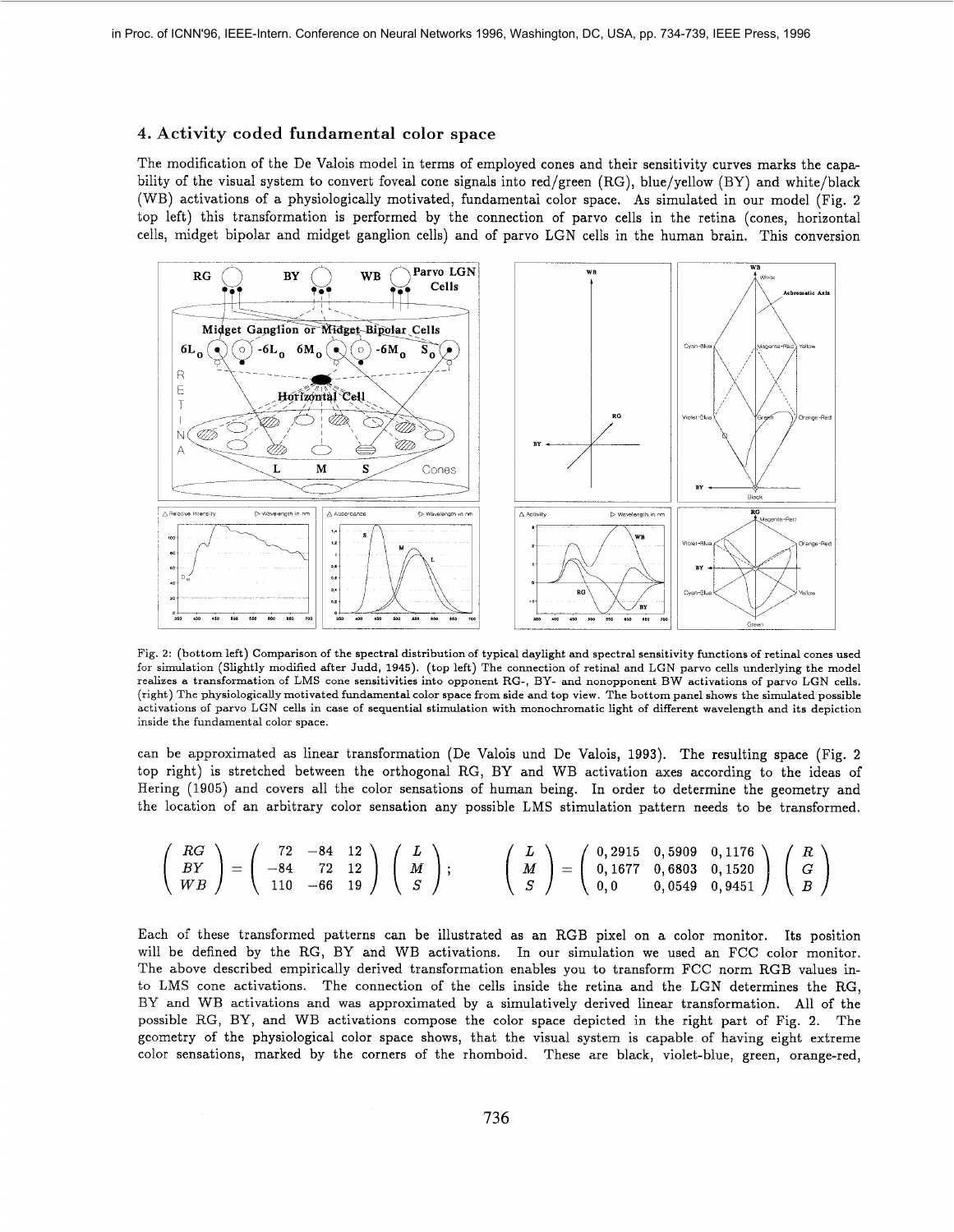cyan-blue, magenta-red, yellow and white. Based on the resulting geometry of the color space it is possible to extract the following direct linear transformation of RGB values into RG, BY, and WB activations.

$$
\left(\begin{array}{c} RG \\ BY \\ WB \end{array}\right) = \left(\begin{array}{ccc} 0,500 & -1,0 & 0,500 \\ -0,875 & 0,0 & 0,875 \\ 1,500 & 1,5 & 1,500 \end{array}\right) \left(\begin{array}{c} R \\ G \\ B \end{array}\right); \quad \left(\begin{array}{c} R \\ G \\ B \end{array}\right) = \left(\begin{array}{ccc} 0,22 & 0,571 & 0,33 \\ 0,22 & 0,000 & -0,67 \\ 0,22 & -0,571 & 0,33 \end{array}\right) \left(\begin{array}{c} RG \\ BY \\ WB \end{array}\right)
$$

Accordingly, the inverse transformation can be described as shown beside. The neurophysiologically motivated fundamental color space, proposed in this article was found to be in excellent conformity with the publication of Kiippers (1973). But only our transformation based on a mathematical model of neurobiological connection facilitates you to understand the problematic nature of color-visual defects and opens the gate to the algorithmic implementation of color adaptation and human color appearance. Fig. 2 bottom right displays the simulated possible activations of parvo LGN cells in case of sequential stimulation with monochromatic light of different wavelengthes. It can be observed, that the RG and the BY courses contain considerable negative components. In distinction, the WB plot utilizes only the positive range of activation. It does not correspond to the frequently modeled Photopic Luminosity Function  $V_{\lambda}$  found in the magno system. This can be explained by the fact that magno and the here analyzed parvo system refer to different neural structures vvithin the visual system. The negative components in both of the other activation plots cover the same area as the positive ones. It follows from this that an achromatic stimulus with  $D_{65}$  like spectral intensity results in zero activations for RG and BY. The simulated activations of parvo LGN cells, depicted in Fig. 2 bottom right appear in the fundamental color space just in the lower third (Fig. 2 top right). Except magenta-red, which is not present in the visible spectrum, all the color sensations are activated in the RG/BY plane (Fig. 2 bottom right). Hereby the activation course is closed in the coordinate origin. Yet the simple mapping of monochromatic stirrmli into the physiological color space does obviously not result in the expected color sensation of an normally situated observer. This gave rise to the conclusion that normal color appearance after processing within the parvo retina and the parvo LGN must be achieved by an active internal process of dynamic adaptation.

#### **5. Color constancy by an average level of sensation**

The basis of the following consideration is an arbitrary signal source (for instance a video camera) amplifying the  $R$ , G and B component with a constant ratio, free of overamplification, in absence of white balance and thus providing an image free of overamplification with regards to the three color components (Fig. 3 left). The first processing step is a conversion of topologically dependent RGB values of natural scenes into the fundamental color space by the introduced direct transformation. The transformed pixels of a single image build up a special cluster within the color space (Fig. 3 top right). The position of each of these points is defined by their RG, BY and WB activations. The whole cluster will be elongated from the WB axis (achromatic axis) depending, on the illuminative conditions during image acquisition. Since human eye adaptation of intensity ensures cone signals free of overamplification, the cluster will be compressed. The elongation of this cluster characterizes the deviation in illumination from the typical daylight condition regardless of the image contents. Detailed investigations of Bartleson (1979) show interesting correspondences to this effect. His experimental work involved methods of direct scaling applied to a set of test stimuli of different chromaticities seen under different states of adaptation. Each test stimulus was viewed centrally in a surround of high reflectance illumination by one of two sources which provided chromaticities of the surround closely representing those of CIE standard illumination A  $(2,856 \text{ K})$  and CIE standard illumination  $D_{65}$ (6,504 K). The geometric mean data for two groups of test stimuli were plotted on two polar diagrams (Fig. **3**  bottom right) in which hues are represented by angles, with the four unitary hues being at right angles and colorfulness arranged radially. It is of interest to state, that one group of test stimuli leading to color appearance under  $D_{65}$  adaptation, as depicted in Fig. 3 bottom left, shows, under A adaptation, the same color appearance as a second group of test stimuli under  $D_{65}$  adaptation (Fig. 3 bottom right). It becomes obvious that the visual system realizes a restoration of test stimuli, transformed into the fundamental color space, in the form of an elongated cluster into the achromatic WB axis. This process guarantees stable color sensations independent of illumination. An equally distributed average daylight illumination will immediately result in a vertically oriented cluster with no need for chromatic adaptation using the fundamental color space as a whole (Fig. 3 right). **A** cluster of this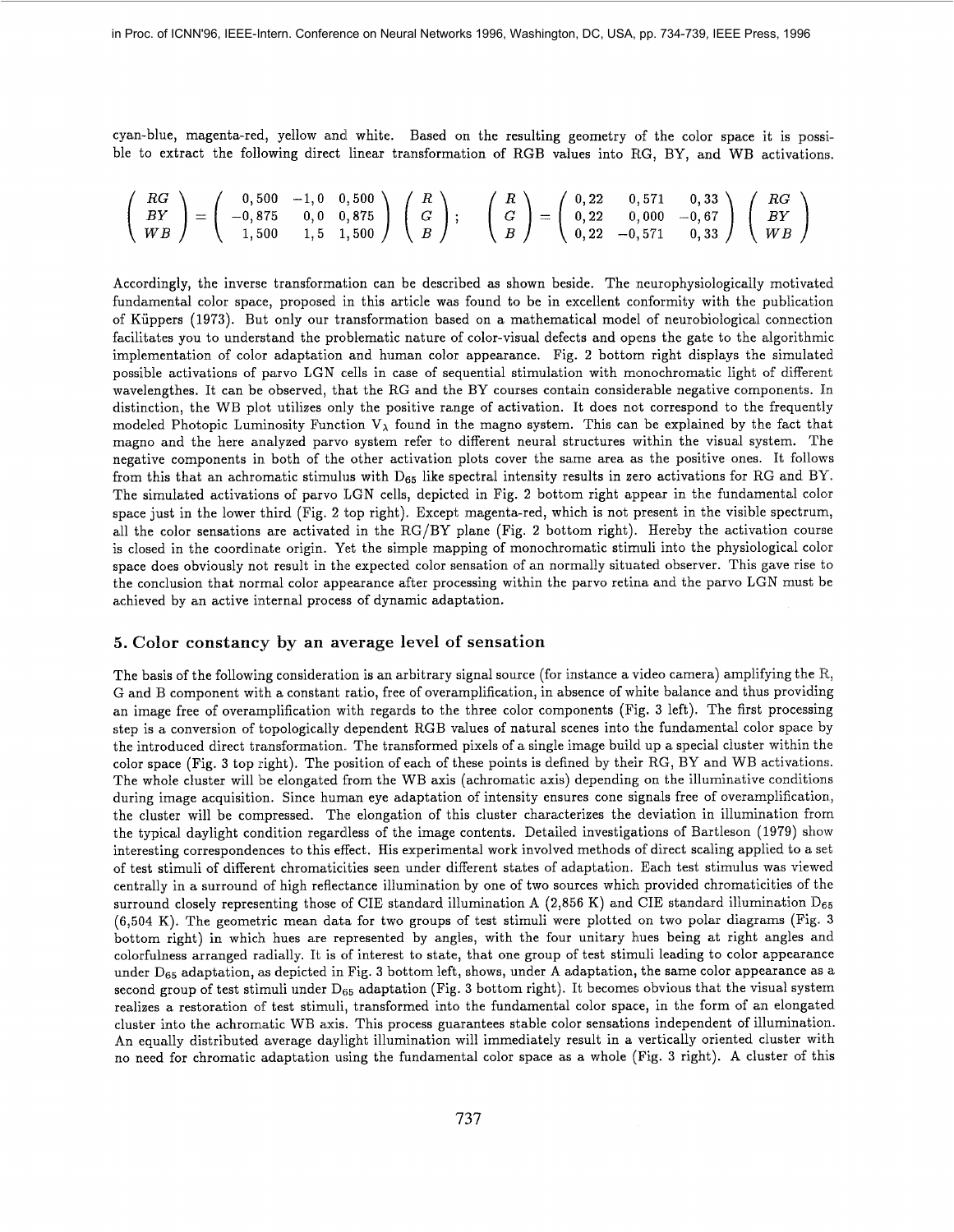orientation exactly refers to an interpretation of color constancy that has only been postulated *so* far, but now can be explained by geometric means. There **is** no further need of modification in order to realize custom color appearance. Under this assumption all of the achromatic color sensations appear at the achromatic axis. For each elongated cluster an exclusive axis can be obtained to be converted into the WB direction by simultaneous rescaling it along this axis. This procedure leads to an automatic and reference free chromatic adaptation of the



Fig. **3:** (left) All topologic pixels of an **RGB** image are transformed into the fundamental color space by the proposed direct transformation. The positions of the resulting points are coded as **RG, BY** and **WB** activations. They are optimized resulting in new **RGo, BYo** and WBo activations by chromatic adaptation. (right) The elongated color transformation cluster in case of nontypical daylight (tungsten light) illamination without chromatic adaptation and conditions of the same cluster after chromatic adaptation by application of the adaptation algorithm. The circles of the bottom left panel (from Bartleson, 1979) indicate the color appearances under De6 adaptation that correspond to a set of test stimuli that under **A** adaptation would have the same color appearances as the corresponding circles of the undistorted graph (bottom right) indicating the color appearance of **a** second set of test stimuli under **D66**  adaptation.

whole image within the fundamental color space. The extraction of the exclusive axis was performed by a well known learning algorithm (Oja, 1982). To obtain parameters about the elongation of the cluster within the color space the network determines the largest eigenvector *e* of the autocorrelation matrix  $C = E\{xx^T\}$  of the cluster. This way the exclusive axis or principal component is represented by the weight vector w. Its adaptation can be described as follows (Oja, 1982):

$$
\mathbf{w} := \mathbf{w} + \gamma \, y \, (\mathbf{x} - y\mathbf{w}) \qquad \text{with} \qquad y = \mathbf{x}^T \mathbf{w}
$$

Therein  $\mathbf{x} = (RG, BY, WB)^T$  marks the normalized input vector (in interval  $<-1, 1>)$  as a position of a point in the fundamental color space, y describes the output activity,  $\mathbf{w} = (w_{rg}, w_{by}, w_{wb})^T$  stands for the principal component and  $\gamma$  represents the learning rate. Knowing the principal component w (Fig. 3 left) enables the algorithm to optimize the position of each point in relation to the RG, BY and WB axes.

$$
RG_{xy}^{\lozenge} = RG_{xy} - w_{rg} \alpha_{Dyn} f(WB_{xy}); \quad BY_{xy}^{\lozenge} = BY_{xy} - w_{by} \beta_{Dyn} f(WB_{xy}) \quad \text{with} \quad f(WB_{xy}) = \frac{WB_{xy}}{w_{wb} \gamma_{Dyn}} \quad (1)
$$

$$
WB_{xy}^{\diamond} = WB_{min} \ (WB_{xy} - WB_{min}) \ \frac{WB_{max}^{\diamond} - WB_{min}^{\diamond}}{WB_{max} - WB_{min}} \tag{2}
$$

 $RG_{xy}, BY_{xy}$  and  $WB_{xy}$  stands for the incomming and  $RG_{xy}^{\diamond}, BY_{xy}^{\diamond}$  and  $WB_{xy}^{\diamond}$  stands for the chromatically adapted activities of a pixel at the position *(2,* y) in the scene (Fig. **3** left). By performing the inverse transformation of all